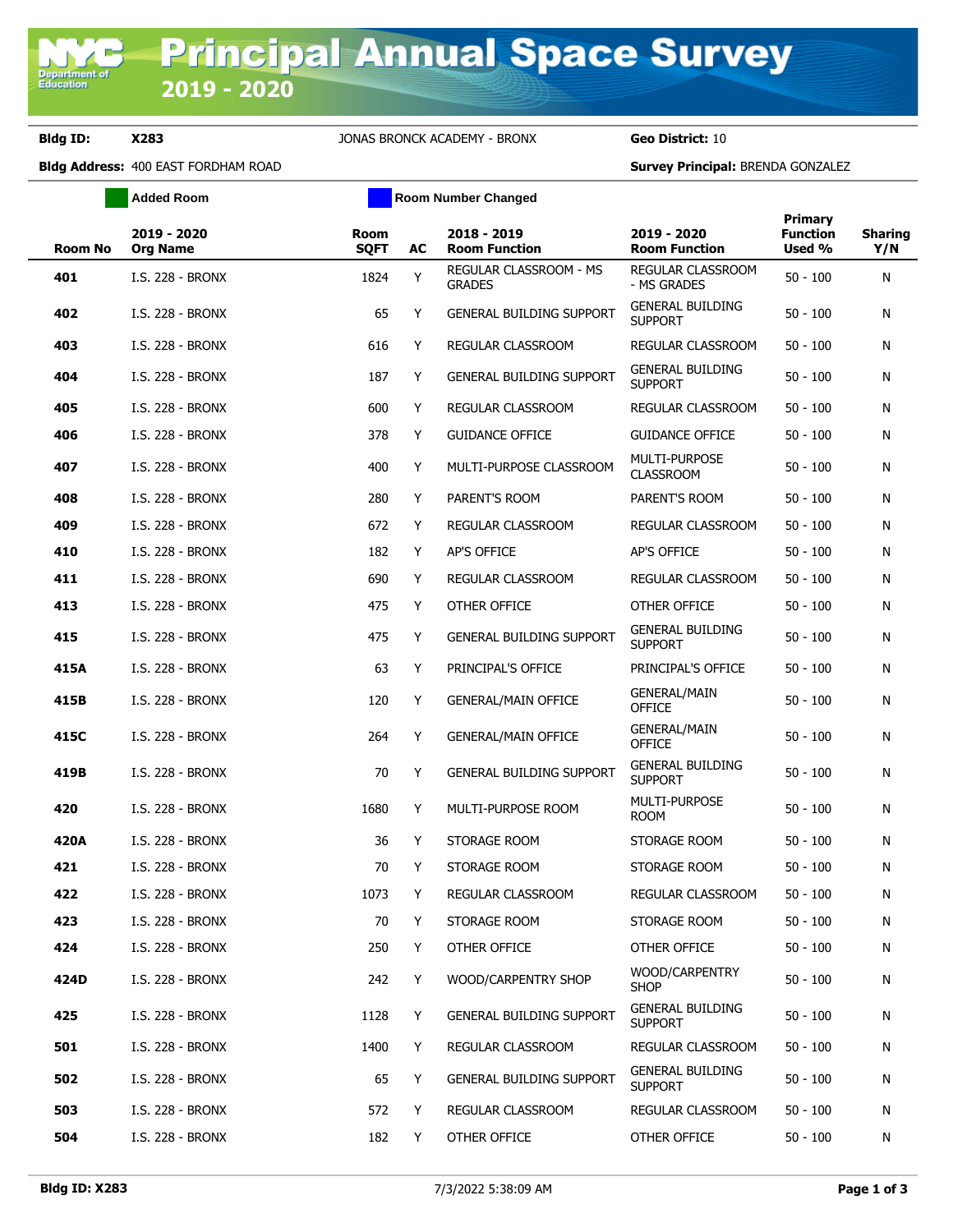**Department o**<br>Education

**Bldg ID: X283** JONAS BRONCK ACADEMY - BRONX **Geo District:** 10

**Bldg Address:** 400 EAST FORDHAM ROAD **Survey Principal:** BRENDA GONZALEZ

|                | <b>Added Room</b>                                                   | <b>Room Number Changed</b> |           |                                                                                                                                                                                              |                                           |                                      |                       |
|----------------|---------------------------------------------------------------------|----------------------------|-----------|----------------------------------------------------------------------------------------------------------------------------------------------------------------------------------------------|-------------------------------------------|--------------------------------------|-----------------------|
| <b>Room No</b> | 2019 - 2020<br><b>Org Name</b>                                      | <b>Room</b><br><b>SQFT</b> | <b>AC</b> | 2018 - 2019<br><b>Room Function</b>                                                                                                                                                          | 2019 - 2020<br><b>Room Function</b>       | Primary<br><b>Function</b><br>Used % | <b>Sharing</b><br>Y/N |
| 505            | I.S. 228 - BRONX                                                    | 682                        | Y         | REGULAR CLASSROOM                                                                                                                                                                            | REGULAR CLASSROOM                         | $50 - 100$                           | N                     |
| 506            | I.S. 228 - BRONX                                                    | 52                         | Y         | <b>GENERAL BUILDING SUPPORT</b>                                                                                                                                                              | <b>GENERAL BUILDING</b><br><b>SUPPORT</b> | $50 - 100$                           | N                     |
| 507            | I.S. 228 - BRONX                                                    | 294                        | Y         | <b>TEACHER'S ROOM</b>                                                                                                                                                                        | <b>TEACHER'S ROOM</b>                     | $50 - 100$                           | N                     |
| 508            | I.S. 228 - BRONX                                                    | 143                        | Y         | OTHER OFFICE                                                                                                                                                                                 | OTHER OFFICE                              | $50 - 100$                           | N                     |
| 509            | <b>I.S. 228 - BRONX</b>                                             | 792                        | Y         | <b>SCIENCE LAB</b>                                                                                                                                                                           | <b>SCIENCE LAB</b>                        | $50 - 100$                           | N                     |
| 510            | <b>I.S. 228 - BRONX</b>                                             | 455                        | Y         | REGULAR CLASSROOM - MS<br><b>GRADES</b>                                                                                                                                                      | REGULAR CLASSROOM<br>- MS GRADES          | $50 - 100$                           | N                     |
| 511            | <b>I.S. 228 - BRONX</b>                                             | 408                        | Y         | <b>SCIENCE PREP ROOM</b>                                                                                                                                                                     | <b>SCIENCE PREP ROOM</b>                  | $50 - 100$                           | N                     |
| 512            | <b>I.S. 228 - BRONX</b>                                             | 210                        | Y         | NURSE/MEDICAL SUITE                                                                                                                                                                          | NURSE/MEDICAL<br><b>SUITE</b>             | $50 - 100$                           | N                     |
| 517            | I.S. 228 - BRONX                                                    | 100                        | Y         | <b>TEACHER'S CAFETERIA</b>                                                                                                                                                                   | <b>TEACHER'S</b><br><b>CAFETERIA</b>      | $50 - 100$                           | N                     |
| 519            | I.S. 228 - BRONX                                                    | 112                        | Y         | OTHER ORGANIZATION                                                                                                                                                                           | OTHER OFFICE                              | $50 - 100$                           | N                     |
| 522/526        | I.S. 228 - BRONX                                                    | 2016                       | Y         | STUDENT CAFETERIA                                                                                                                                                                            | STUDENT CAFETERIA                         | $50 - 100$                           | N                     |
| 522A           | <b>I.S. 228 - BRONX</b>                                             | 300                        | Y         | STORAGE ROOM                                                                                                                                                                                 | STORAGE ROOM                              | $50 - 100$                           | N                     |
| 523            | I.S. 228 - BRONX                                                    | 468                        | Y         | <b>KITCHEN</b>                                                                                                                                                                               | <b>KITCHEN</b>                            | $50 - 100$                           | N                     |
| 523E           | <b>I.S. 228 - BRONX</b>                                             | 81                         | Y         | OTHER OFFICE                                                                                                                                                                                 | OTHER OFFICE                              | $50 - 100$                           | N                     |
| 523F           | <b>I.S. 228 - BRONX</b>                                             | 108                        | Y         | STORAGE ROOM                                                                                                                                                                                 | STORAGE ROOM                              | $50 - 100$                           | N                     |
| 523G           | <b>I.S. 228 - BRONX</b>                                             | 190                        | Y         | STORAGE ROOM                                                                                                                                                                                 | STORAGE ROOM                              | $50 - 100$                           | N                     |
|                | How many hallway bathrooms for students are there in your building? |                            |           |                                                                                                                                                                                              |                                           | 4                                    |                       |
|                | Are any of the student bathrooms being shared by multiple schools?  |                            | N         |                                                                                                                                                                                              |                                           |                                      |                       |
|                | Are all the student bathrooms open throughout the day?              |                            |           |                                                                                                                                                                                              |                                           | Y                                    |                       |
|                |                                                                     |                            |           | Please identify the number of non-instructional spaces, not reported above, being used for<br>instructional purposes, academic intervention services, or therapeutic or counseling services: |                                           | 0                                    |                       |
|                | Are any of those non-instructional spaces being shared?             |                            |           |                                                                                                                                                                                              |                                           | N                                    |                       |